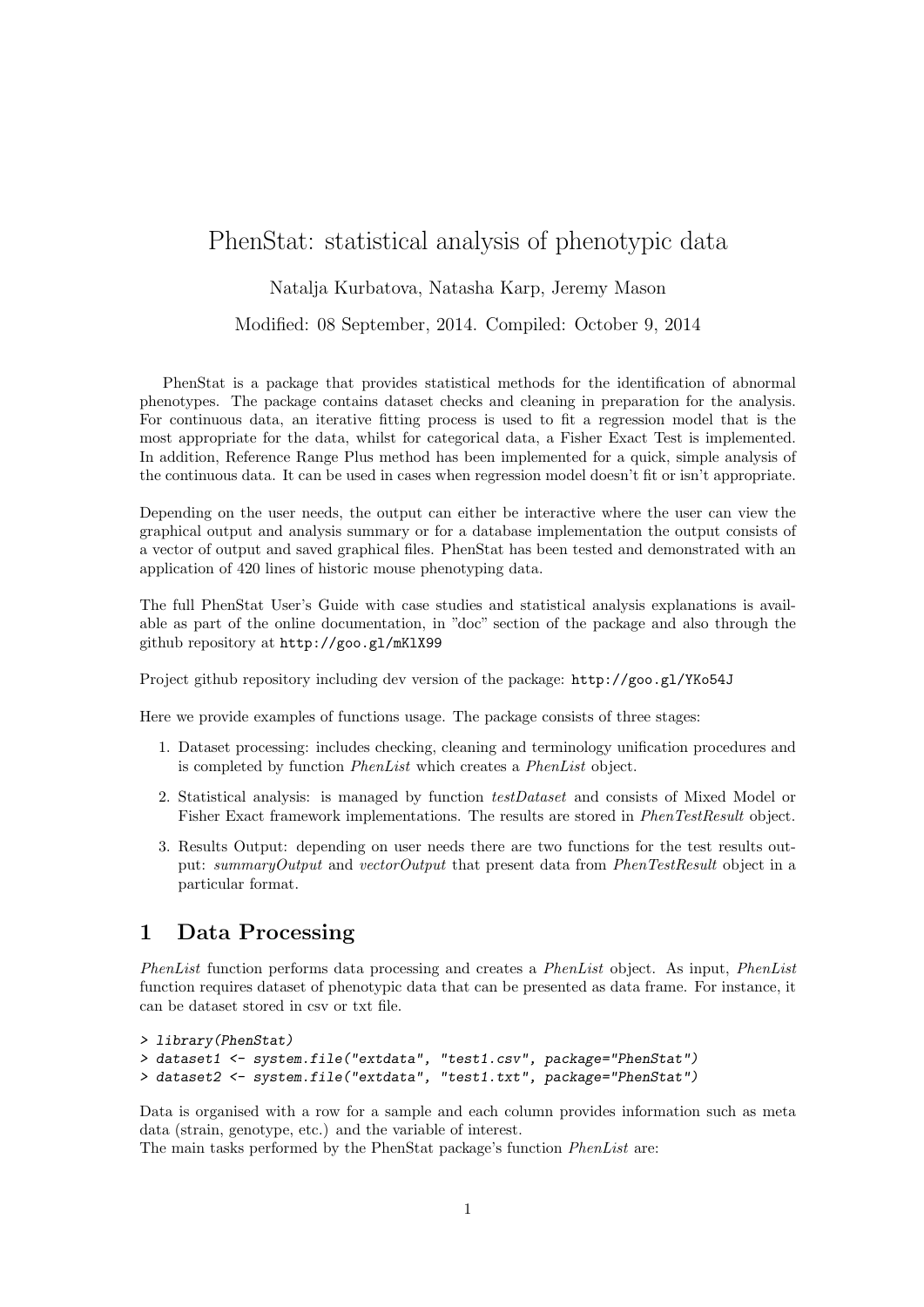- terminology unification,
- $\bullet$  filtering out undesirable records (when the argument *dataset.clean* is set to TRUE),
- and checking if the dataset can be used for the statistical analysis.

All tasks are accompanied by error messages, warnings and/or other information: error messages explain why function stopped, warning messages require user's attention (for instance, user is notified that column was renamed in the dataset), and information messages provide other details (for example, the values that are set in the Genotype column). If messages are not desirable PhenList function's argument *outputMessages* can be set to FALSE meaning there will be no essages.

Here is an example when the user sets out-messages to FALSE:

```
> # Default behaviour with messages
> library(PhenStat)
> dataset1 <- system.file("extdata", "test1.csv", package="PhenStat")
> test <- PhenList(dataset=read.csv(dataset1),
+ testGenotype="Sparc/Sparc")
> # Out-messages are switched off
> test <- PhenList(dataset=read.csv(dataset1),
+ testGenotype="Sparc/Sparc",
         outputMessages=FALSE)
```
We define "terminology unification" as the terminology used to describe data (variables) that are essential for the analysis. The PhenStat package uses the following nomenclature for the names of columns: "Sex", "Genotype", "Batch" or "Assay.Date" and "Weight". In addition, expected sex values are "Male" and "Female" and missing value is NA.

In the example below dataset's values for females and males are 1 and 2 accordingly. Those values are changed to "Female" and "Male".

```
> library(PhenStat)
> dataset1 <- system.file("extdata", "test3.csv", package="PhenStat")
> test <- PhenList(dataset=read.csv(dataset1),
+ dataset.clean=TRUE,
+ dataset.values.female=1,
+ dataset.values.male=2,
+ testGenotype="Mysm1/+")
```
Filtering is required, as the statistical analysis requires there to be only two genotype groups for comparison (e.g. wild-type versus knockout). Thus the function  $PhenList$  requires users to define the reference genotype (mandatory argument  $refGenotype$  with default value "+/+") and test genotype (mandatory argument  $testGenotype$ ). If the PhenList function argument dataset.clean is set to TRUE then all records with genotype values others than reference or test genotype are filtered out. The user may also specify hemizygotes genotype value (argument hemiGenotype) when hemizygotes are treated as the test genotype. This is necessary to manage sex linked genes, where the genotype will be described differently depending on the sex.

With hemiGenotype argument of the PhenList function defined as "KO/Y", the actions of the function are: "KO/Y" genotypes are relabelled to "KO/KO" for males; females " $+/KO$ " heterozygous are filtered out.

If a user would like to switch off filtering, (s)he can set PhenList function's argument dataset.clean to FALSE (default value is TRUE). In the following example the same dataset is processed successfully passing the checks procedures when dataset.clean is set to TRUE and fails at checks otherwise.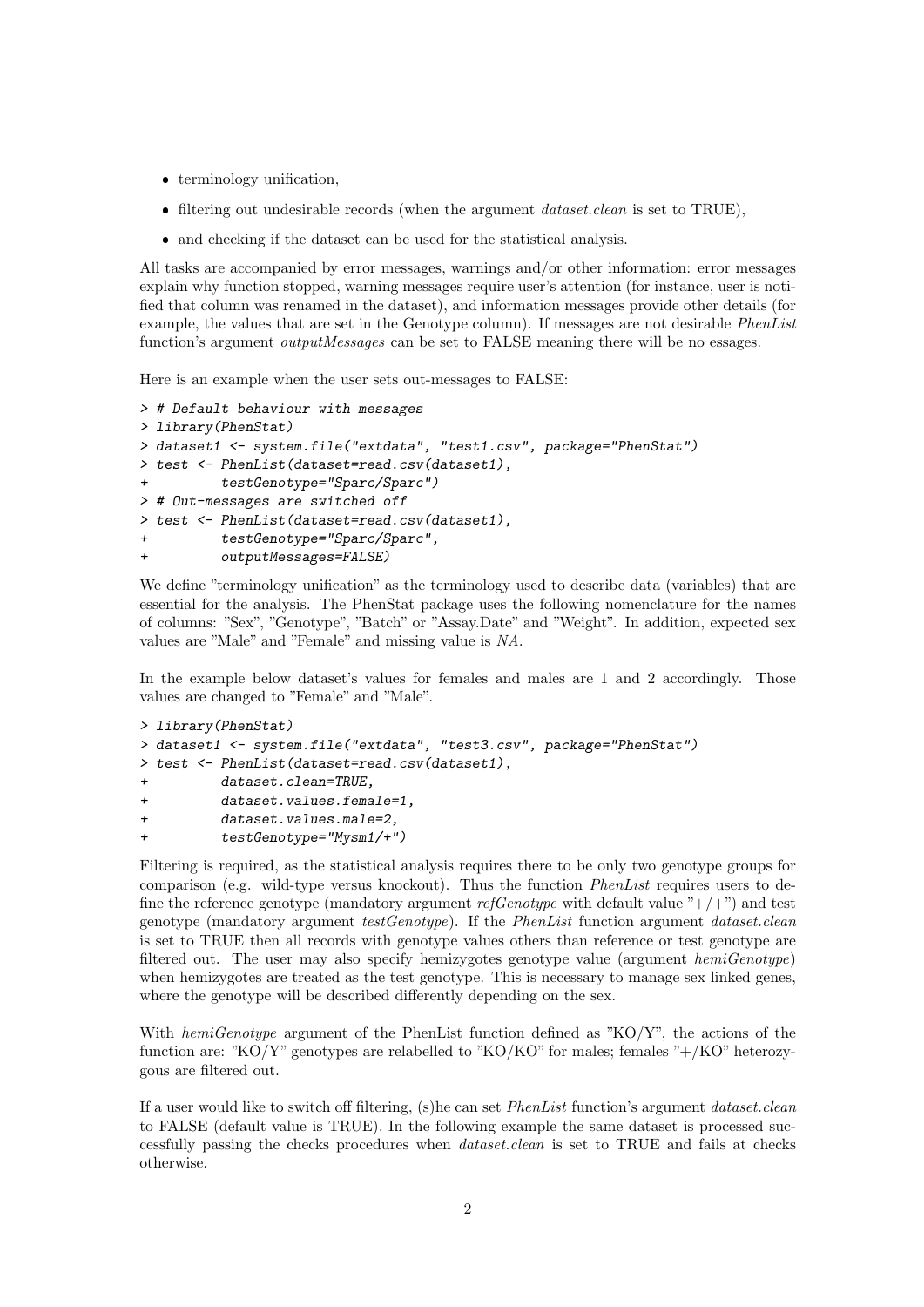#### 1.1 PhenList Object

The output of the *PhenList* function is the *PhenList* object that contains a cleaned dataset (*Phen-*List object's section *dataset*), simple statistics about dataset columns and additional information.

The example below shows how to print out the whole cleaned dataset and how to view the statistics about it. PhenList object has stored many characteristics about the data: reference genotype, test genotype, hemizygotes genotype, original column names, etc. An example is given below.

```
> library(PhenStat)
> dataset2 <- system.file("extdata", "test2.csv", package="PhenStat")
> test2 <- PhenList(dataset=read.csv(dataset2),
+ testGenotype="Arid4a/Arid4a",
+ dataset.colname.weight="Weight.Value")
> test2$testGenotype
> test2$refGenotype
> test2$dataset.colname.weight
```
# 2 Data Analysis

The package contains four statistical frameworks for the phenodeviants identification:

- 1. Mixed Models framework assumes that base line values of dependent variable are normally distributed but batch (assay date) adds noise and models variables accordingly in order to separate the batch and the genotype. Assume batch is normally distributed with defined variance. This framework can be used in case when you have controls measured over multiple batches and you ideally have knockout mice measured in multiple batches. The knockouts do not have to be concurrent with controls.
- 2. Time Fixed Effect framework estimates each batch effect to separate it from genotype. This framework can be used in case when there are up to 5 batches of the test genotype and concurrent controls approach had been used.
- 3. Reference Range Plus framework identifies the normal variation form the wild-type animals, classifies dependent variables from the genotype of interest as low, normal or high and compare proportions. This framework requires sufficient number of controls (more than 60 records) in order to correctly identify normal variation and can be used when other methods are not applicable or as a first simple data assessment method.
- 4. Fisher Exact Test is a standard framework for categorical data which compares data proportions and calculates the percentage change in classification.

All analysis frameworks output a statistical significance measure, an effect size measure, model diagnostics (when appropriate), and graphical visualisation of the genotype effect.

PhenStat's function *testDataset* works as a manager for the different statistical analyses methods. It checks the dependent variable, runs the selected statistical analysis framework and returns modelling/testing results in the PhenTestResult object.

The testDataset function's argument phenList defines the dataset stored in PhenList object.

The testDataset function's argument depVariable defines the dependent variable.

The testDataset function's argument method defines which statistical analysis framework to use.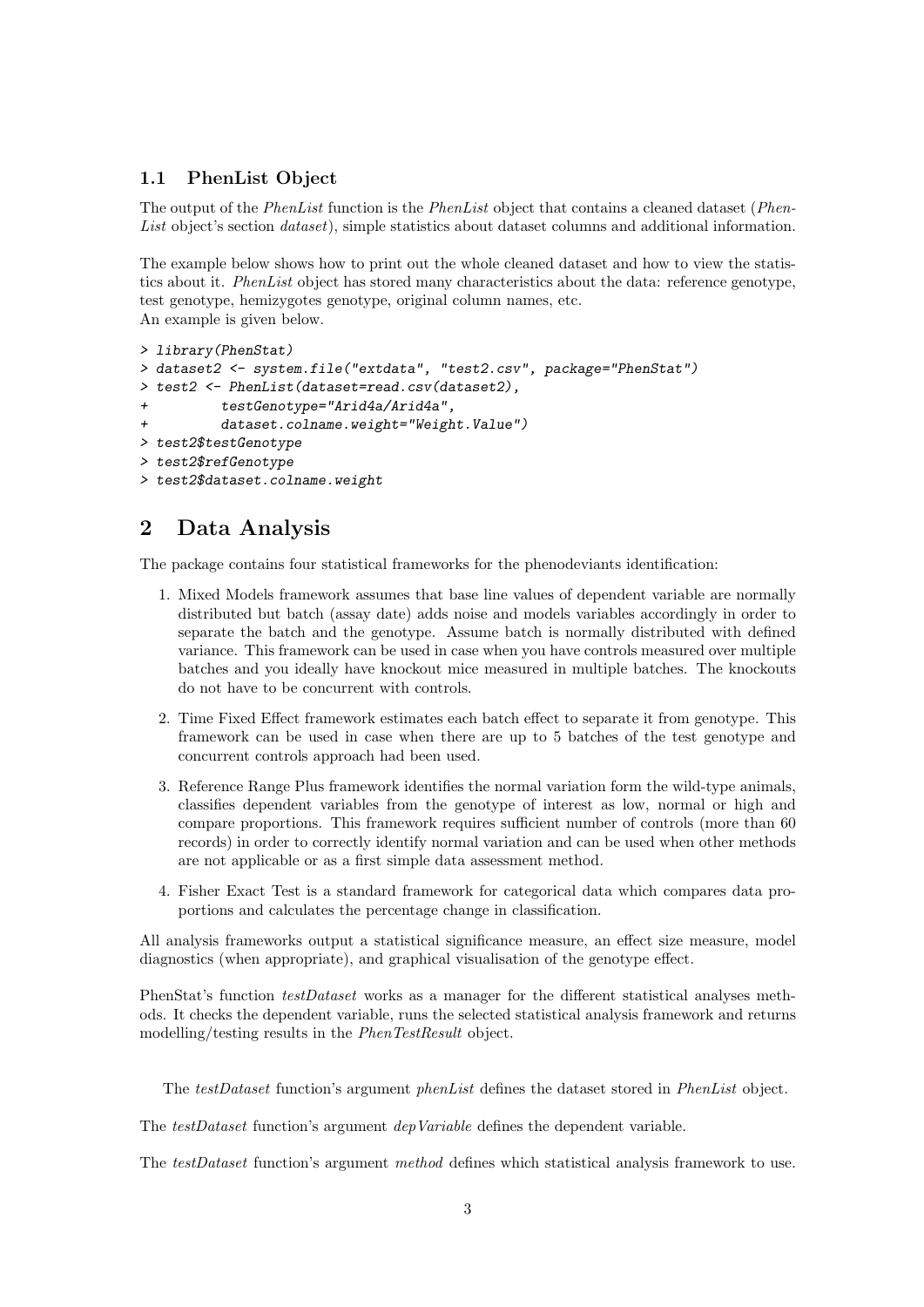The default value is "MM" which stands for mixed model framework. To perform Time as Fixed Effect method the argument method is set to "TF". To perform Fisher Exact Test, the argument method is set to "FE". For the Reference Range Plus framework method is set to "RR".

Function's argument *dataPointsThreshold* defines the required number of data points in a group (subsets per genotype and sex combinations) for a successful analysis within "MM". The default value is 4. The minimal value is 2.

There are two more arguments specific for the "RR" framework:

- RR\_naturalVariation for the variation ranges in the RR framework with default value set to 95 and minimal value set to 60;
- RR\_controlPointsThreshold for the number of control data points in the RR framework with default value 60 and minimal value set to 40.

The *testDataset* function performs basic checks which ensure the statistical analysis would be appropriate and successful: depVariable column is present in the dataset; thresholds value are set and do not exceed minimal values.

After the basic checks the *testDataset* function performs framework specific checks:

- Mixed Model (MM) and Time as Fixed Effect (TF) framework checks:
	- 1. depVariable column values are numeric.
	- 2. Variability check 1 (whole column): depVariable column values are variable enough (the ratio of different values to all values in the column  $\geq 0.5\%$ ;
	- 3. Variability check 2 (variability within a group): there are enough data points in subsets per genotype/sex combinations. The number of values from depVariable column should exceed dataPointsThreshold in all subsets.
	- 4. Variability check 3 (variability for "Weigth" column) applied only when equation argument value is set to "withWeight": there are enough weight records in subsets per genotype/sex combinations. The number of values from "Weight" column should exceed dataPointsThreshold in all subsets, otherwise *equation* "withoutWeight" is used;
- Additional Time as Fixed Effect (TF) framework's checks:
	- 1. Number of batches: there are from 2 to 5 batches (assay dates) in the dataset.
	- 2. Control points: there are concurrent controls data in the dataset, meaning the presence of data points for at least one sex in all genotype/batch level combinations.
- Reference Range Plus (RR) framework's checks:
	- 1. depVariable column values are numeric.
	- 2. There are data: the number of levels in depVariable column after filtering out of null values exceeds zero.
	- 3. Control points: there are enough data points in subsets per reference genotype/sex combinations. The number of values from dep Variable column should exceed RR\_controlPointsThreshold in all subsets.
- Fisher Exact Test (FE) framework's checks:
	- 1. There are data: the number of levels in depVariable column after filtering out of null values exceeds zero.
	- 2. Number of levels: number of depVariable levels is less than 10.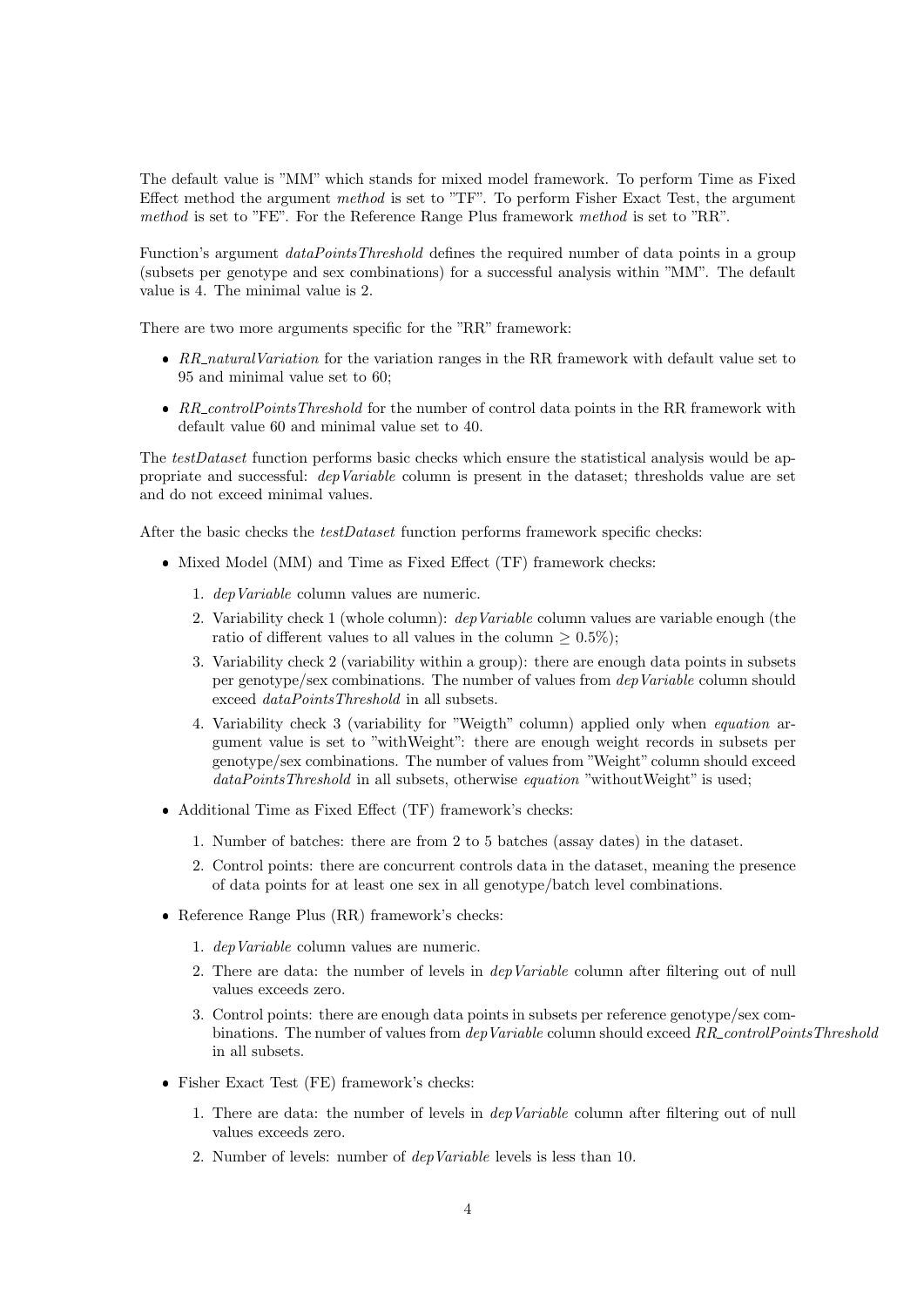If issues are identified, clear guidance is returned to the user. After the checking procedures, testDataset function runs the selected framework to analyse dependent variable.

```
> library(PhenStat)
> dataset1 <- system.file("extdata", "test1.csv", package="PhenStat")
> test <- PhenList(dataset=read.csv(dataset1),
+ testGenotype="Sparc/Sparc",
         outputMessages=FALSE)
> # Default behaviour
> result <- testDataset(test,
+ depVariable="Bone.Area",
         equation="widthoutWeight")> # Perform each step of the MM framework separatly
> result <- testDataset(test,
         depVariable="Bone.Area",
         equation="withoutWeight",callAll=FALSE)
> # Estimated model effects
> result$model.effect.batch
> result$model.effect.variance
> result$model.effect.weight
> result$model.effect.sex
> result$model.effect.interaction
> result$numberSexes
> # Change the effect values: interaction effect will stay in the model
> result <- testDataset(test,
+ depVariable="Bone.Area",
+ equation="withoutWeight",
+ keepList=c(TRUE,TRUE,FALSE,TRUE,TRUE),
         caIIAII = FALSE)
> result <- finalModel(result)
> summaryOutput(result)
```
There are two functions we've implemented for the diagnostics and classification of MM framework results: testFinalModel and classificationTag.

```
> testFinalModel(result)
> classificationTag(result)
```
Example of Time Fixed Effect framework:

```
> file <- system.file("extdata", "test7_TFE.csv", package="PhenStat")
> test <- PhenList(dataset=read.csv(file),
+ testGenotype="het",
+ refGenotype = "WT",
+ dataset.colname.sex="sex",
+ dataset.colname.genotype="Genotype",
+ dataset.values.female="f",
+ dataset.values.male= "m",
+ dataset.colname.weight="body.weight",
         dataset.colname.batch="Date_of_procedure_start")
> # TFDataset function creates cleaned dataset - concurrent controls dataset
> test_TF <- TFDataset(test,depVariable="Cholesterol")
> # TF method is called
> result <- testDataset(test_TF,
         depVariable="Cholesterol",
```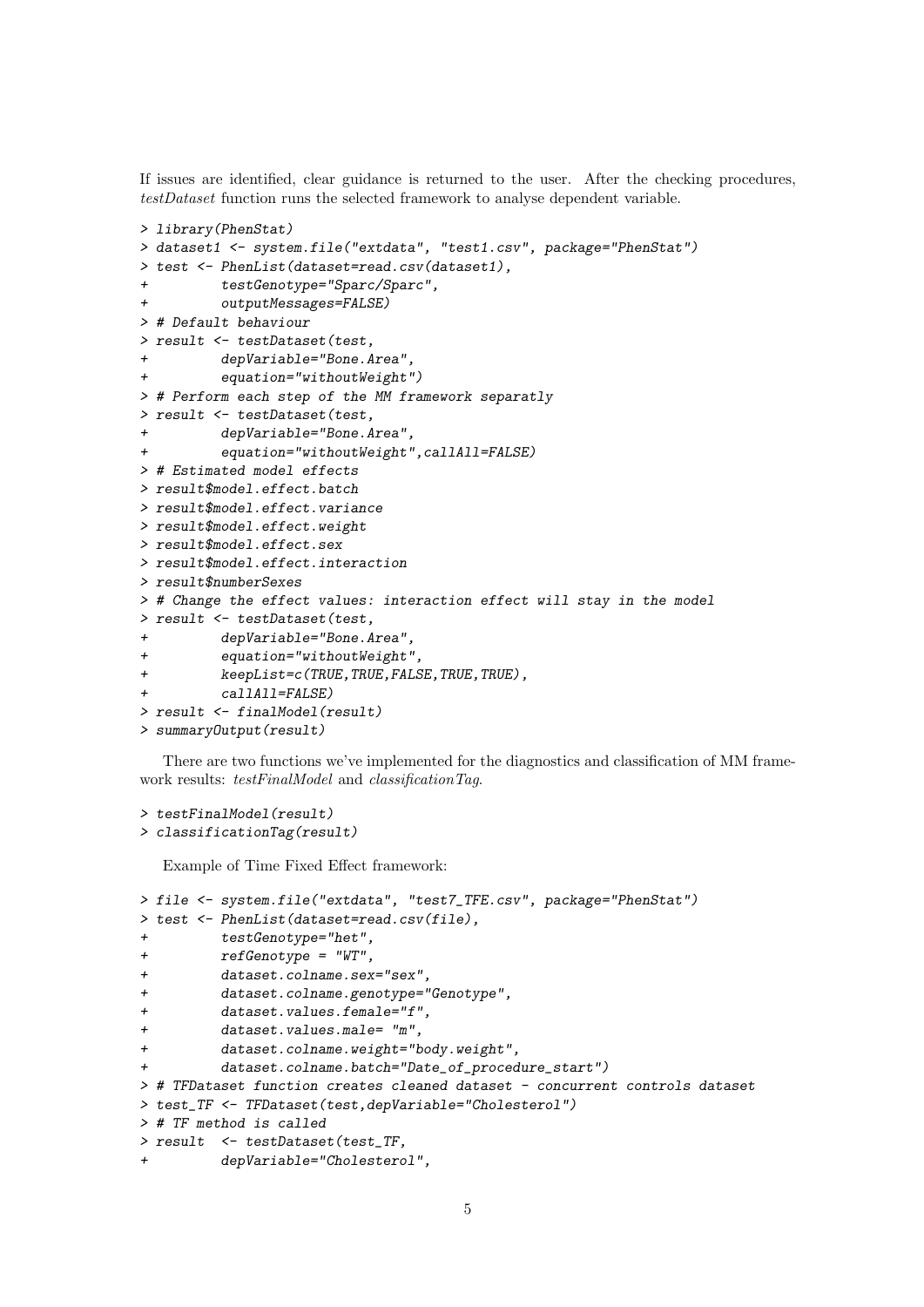```
method="TF")> summaryOutput(result)
```
Example of Reference Range Plus framework:

```
> library(PhenStat)
> file <- system.file("extdata", "test1.csv", package="PhenStat")
> test <- PhenList(dataset=read.csv(file),
          testGenotype="Sparc/Sparc")
> # RR method is called
> result <- testDataset(test,
          depVariable="Lean.Mass",
          method="RR")> summaryOutput(result)
```
Example of Fisher Exact Test framework:

```
> library(PhenStat)
> dataset_cat <- system.file("extdata", "test_categorical.csv",
                            package="PhenStat")
> test_cat <- PhenList(read.csv(dataset_cat),testGenotype="Aff3/Aff3")
> result_cat <- testDataset(test_cat,
+ depVariable="Thoracic.Processes",
         method="FE")> result_cat$depVariable
> result_cat$method
> result_cat$numberSexes
> # Chi squared table for all data
> result_cat$model.output$count_matrix_all
> # Chi squared table for males only records
> result_cat$model.output$count_matrix_male
> # Percentage matrix for all data
> result_cat$model.output$percentage_matrix_all
> # Percentage matrix for females only records
> result_cat$model.output$percentage_matrix_female
> # Matrix statistics for all data
> result cat$model.output$stat all
> # Matrix statistics for males only records
> result_cat$model.output$stat_male
> # Effect size for all data
> result_cat$model.output$ES
> # Effect size for females only records
> result_cat$model.output$ES_female
> # Fisher Exact Test results for all data
> result_cat$model.output$all
> # p-value for all data
> result_cat$model.output$all$p.value
```
### 3 Output of Results

The PhenStat package stores the results of statistical analyses in the PhenTestResult object. For numeric summary of the analysis, there are two functions to present *PhenTestResult* object data to the user: summary Output that provides a printed summary output and vector Output that creates a vector form output. These output forms were generated for differing users needs.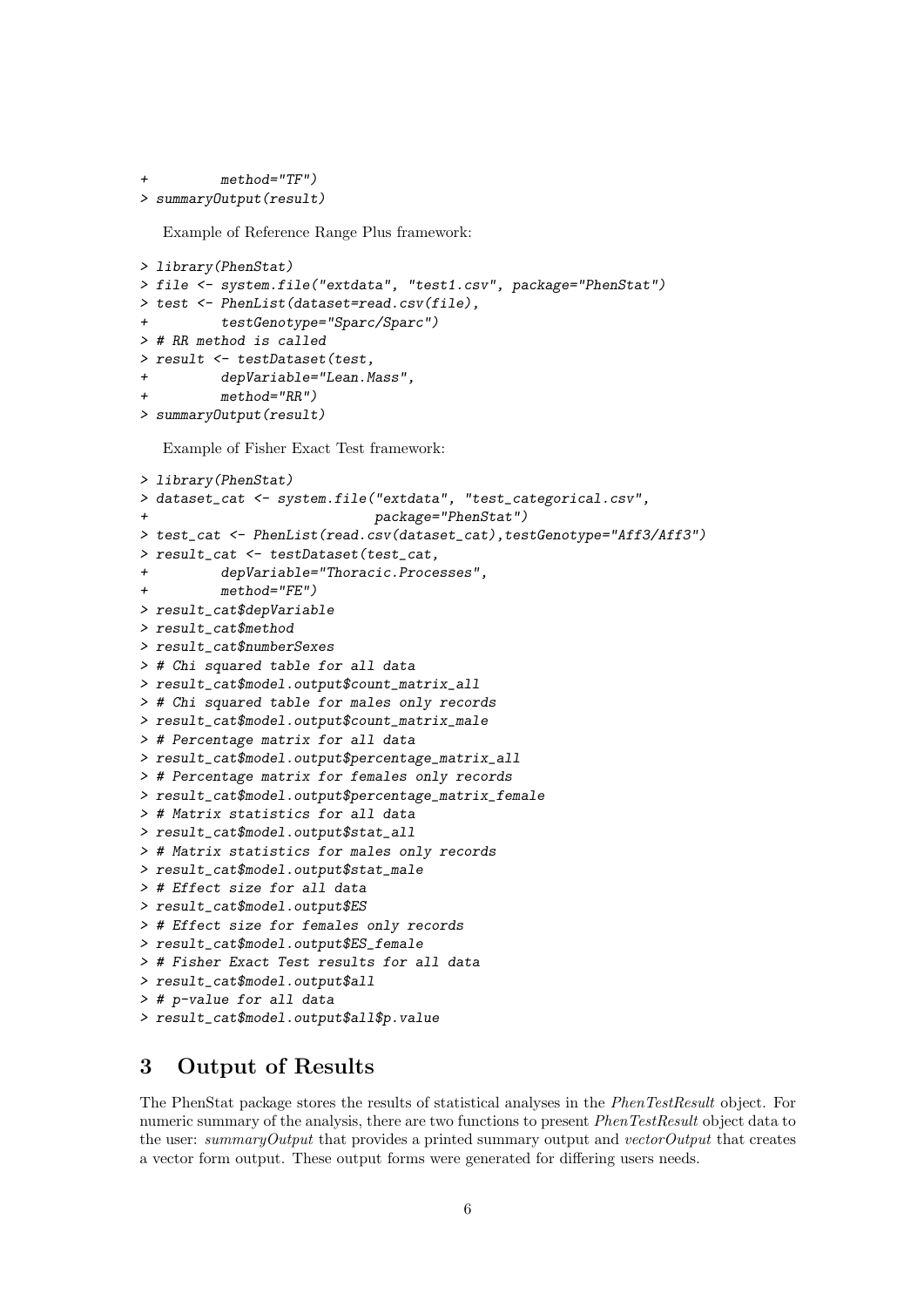The summary Output function supports interactive analysis of the data and prints results on the screen.

The following is an example of summary output of MM framework:

```
> library(PhenStat)
> dataset1 <- system.file("extdata", "test1.csv", package="PhenStat")
> # MM framework
> test <- PhenList(dataset=read.csv(dataset1),
+ testGenotype="Sparc/Sparc",outputMessages=FALSE)
> result <- testDataset(test,
+ depVariable="Lean.Mass",
         outputMessages=FALSE)
> summaryOutput(result)
```
For the "FE" framework results *summaryOutput* function's output includes count matrices, statistics and effect size measures.

```
> library(PhenStat)
> dataset_cat <- system.file("extdata", "test_categorical.csv",
                           package="PhenStat")
> test2 <- PhenList(dataset=read.csv(dataset_cat),
         testGenotype="Aff3/Aff3", outputMessages=FALSE)
> result2 <- testDataset(test2,
+ depVariable="Thoracic.Processes",
+ method="FE",outputMessages=FALSE)
> summaryOutput(result2)
```
vectorOutput function was developed for large scale application where automatic implementation would be required.

```
> library(PhenStat)
> dataset_cat <- system.file("extdata", "test_categorical.csv",
                           package="PhenStat")
> test_cat <- PhenList(dataset=read.csv(dataset_cat),
         testGenotype="Aff3/Aff3", outputMessages=FALSE)
> result_cat <- testDataset(test_cat,
+ depVariable="Thoracic.Processes",
+ method="FE",outputMessages=FALSE)
> vectorOutput(result_cat)
```
There is an additional function to support the FE framework: vectorOutputMatrices. This function returns values from count matrices in the vector format.

```
> library(PhenStat)
> dataset_cat <- system.file("extdata", "test_categorical.csv",
                           package="PhenStat")
> test_cat <- PhenList(dataset=read.csv(dataset_cat),
+ testGenotype="Aff3/Aff3",outputMessages=FALSE)
> result_cat <- testDataset(test_cat,
+ depVariable="Thoracic.Processes",
+ method="FE",outputMessages=FALSE)
> vectorOutputMatrices(result_cat)
```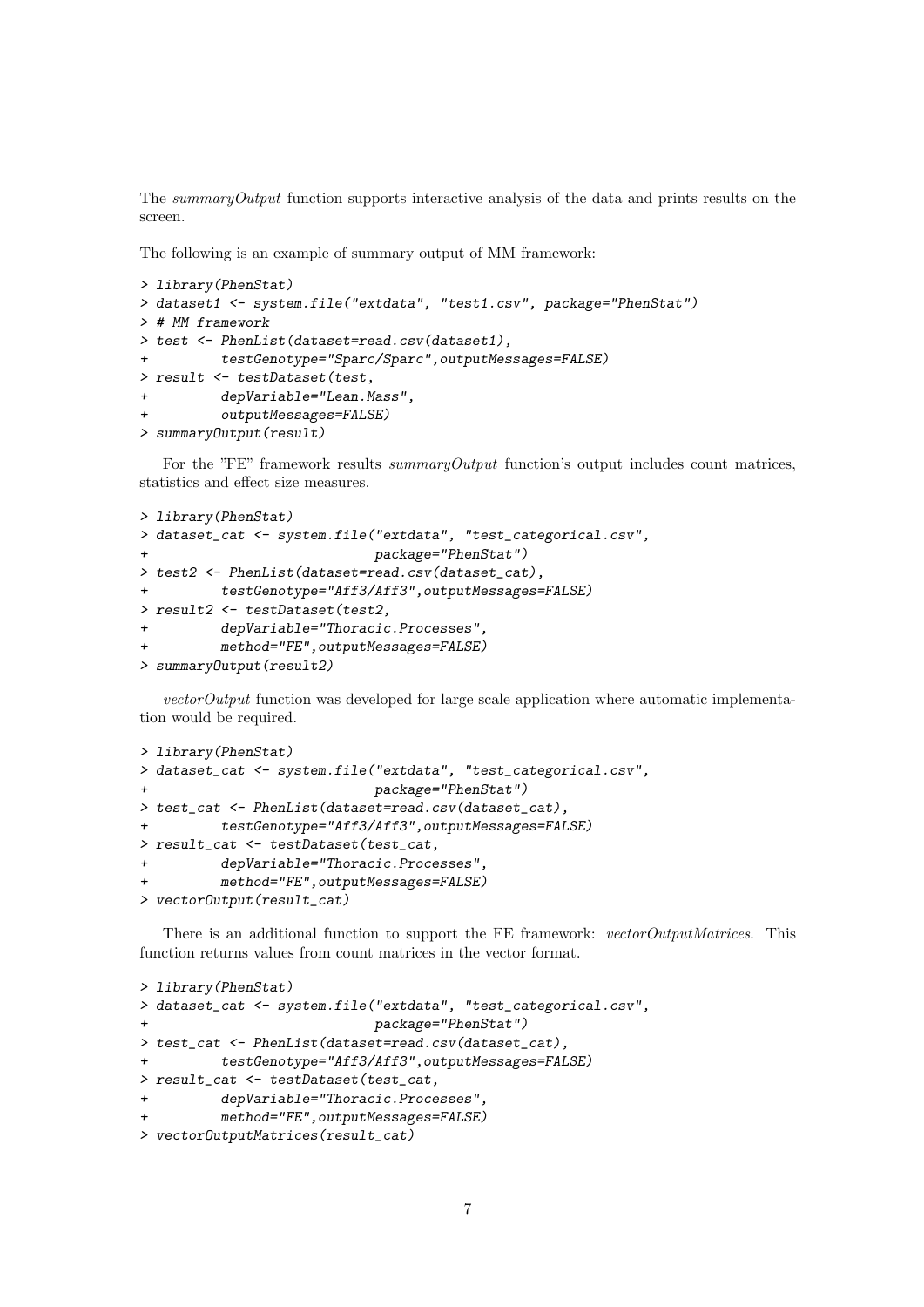## 4 Graphics

For graphical output of the analysis, multiple graphical functions have been generated and these can be called by a user individually or alternatively, generateGraphs generates all relevant graphs for an analysis and stores the graphs in the defined directory.

There is only one graphical output for FE framework: categorical bar plots. This graph allows a visual representation of the count data, comparing observed proportions between reference and test genotypes.

```
> library(PhenStat)
> dataset_cat <- system.file("extdata", "test_categorical.csv",
                            package="PhenStat")
> test_cat <- PhenList(dataset=read.csv(dataset_cat),
+ testGenotype="Aff3/Aff3",outputMessages=FALSE)
> result_cat <- testDataset(test_cat,
+ depVariable="Thoracic.Processes",
         method="FE", outputMessages=FALSE)
> categoricalBarplot(result_cat)
```
There are many graphic functions for the regression frameworks' results. Though some are specific to MM. Those graphic functions can be divided into two types: dataset based graphs and results based graphs. There are three functions in the dataset based graphs category:

- $\bullet$  *boxplotSexGenotype* creates a box plot split by sex and genotype.
- scatterplotSexGenotypeBatch creates a scatter plot split by sex, genotype and batch if batch data present in the dataset. Please note the batches are not ordered with time but allow assessment of how the treatment groups lie relative to the normal control variation.
- scatterplotGenotypeWeight creates a scatter plot body weight versus dependent variable. Both a regression line and a loess line (locally weighted line) is fitted for each genotype.

```
> library(PhenStat)
> dataset1 <- system.file("extdata", "test1.csv", package="PhenStat")
> # MM framework
> test <- PhenList(dataset=read.csv(dataset1),
+ testGenotype="Sparc/Sparc",outputMessages=FALSE)
> result <- testDataset(test,
+ depVariable="Lean.Mass",
+ outputMessages=FALSE)
> boxplotSexGenotype(test,
+ depVariable="Lean.Mass",
         graphingName="Lean Mass")
> scatterplotSexGenotypeBatch(test,
+ depVariable="Lean.Mass",
+ graphingName="Lean Mass")
> scatterplotGenotypeWeight(test,
         + depVariable="Bone.Mineral.Content",
+ graphingName="BMC")
```
There are five functions in the results based graphs category:

- $qqplotGenotype$  creates a Q-Q plot of residuals for each genotype.
- qqplotRandomEffects creates a Q-Q plot of blups (best linear unbiased predictions). MM specific.